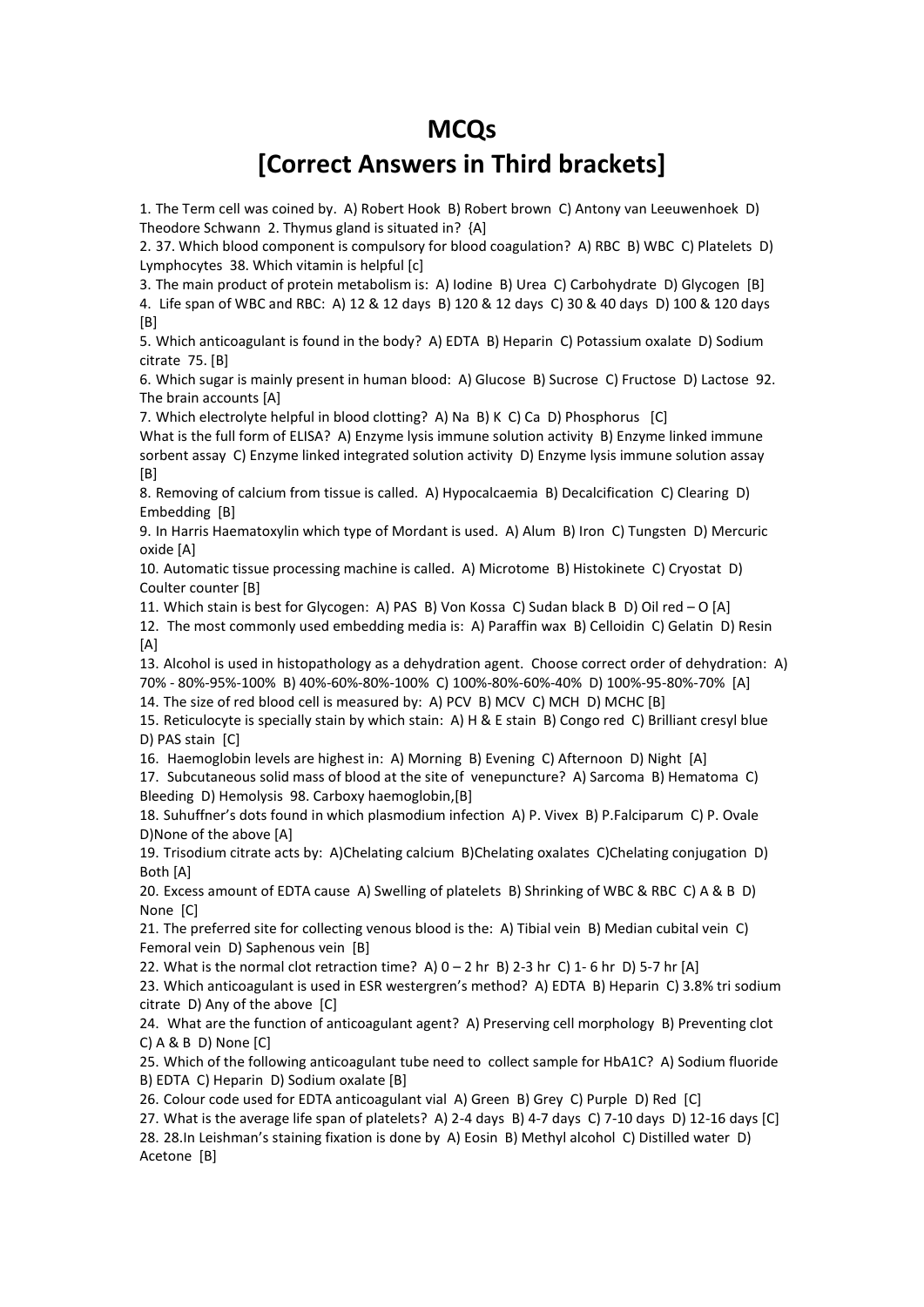29. Name the reagent used in cyanmethemoglobin method: A) Drabkin's solution B) N/10HCL C) None D) All [A]

30. The test for occult blood are based up on the reagent is oxidized by: A) Calcium B) Potassium C) Sodium D) Hydrogen peroxide [D]

31. Stool sample is collected: A) On fasting B) Randomly C) At night D) Early morning [B] 32. The reagent strip reaction that requires the longest reaction time is the: A) Bilirubin B) PH C) Leukocyte esterase D) Glucose [C]

33. As soon as the CSF reaches the laboratory note its ............ A) Emergency B) Appearance C) Volume D) Patient [B]

34. Urine osmolality is related to: a) pH b) Filtration c) Specific gravity d) Volume [C]

35. The most commonly reagent use in occult blood? A) Rothera's B) Benedict's C) Fouchet's D) Benzidine [D]

36. Presence of RBC in urine is detected by: A) Physical examination B) Chemical examination C) Microscopic examination D) All of the above [C]

37. Which of the following crystals may be found in acidic urine? A) Calcium carbonate B) Calcium oxalate C) Calcium phosphate D) Triple phosphate [B]

38. Urine specimen become cloudy due to A) Bacteria B) RBC C) Pus cell D) All options [D]

39. Protein in urine of myeloma patient is called ........protein A) Albumin B) Globulin C) Bence jones D) Nucleoprotein [C]

40. The principle of the reagent strip test for bilirubin is the: A) Diazo reaction B) Ehrlich reaction C) Greiss reaction D) Peroxidase reaction [A]

41. What is the normal range of Reticulocytes A)  $2 - 4\%$  B) 0.2 – 2% C) 2.2 – 4.4% D) 1 – 2% [B]

42. Which among the following is a urine preservative? A) Thymol B) Citrate C) Heparin D) EDTA [B] 43. The normal specific gravity of urine is: A) 1.030 to 1.040 B) 2.0 to 3.0 C) 1.015 to 1.025 D) 1.000 to 1.010 [C]

44. Which of the following is an abnormal crystal described as a hexagonal plate? A) Cystine B) Tyrosine C) Leucine D) Cholesterol [A]

45. A person having Blood group AB positive is: A) Universal donor B)Universal Recipient C) Both A & B D) None of the above [B].

46. The optimum storage temperature for platelet is: A) -20 B) -12 C) 4 D) 22 [D]

47. To check compatibility reaction, patient serum and donor cells is used in which type of cross match: A) Major cross match B) Minor cross match C) Both A & b D) None of the above [A]

48. Antisera A colour is \_\_\_\_\_and antisera B colour is \_\_ A) Blue and Yellow. B) Yellow and Blue C) Blue and Red D) Yellow and Red [A]

49. Which of the following values is the normal range of prothromin time? A) 5 – 6 seconds B) 20 -25 seconds C)  $11 - 13$  seconds D)  $1 - 2$  seconds [C]

50. The ideal temperature during transportation of blood after collecting blood from donor is A) 2 to 6 B) 0 to 2 C) 34 to 37 D) 20 to 24 [A]

51. Which of the following investigations should be done immediately to best confirm a non matched blood transfusion reaction? A) Indirect coomb's test B) Direct coomb's test C) Antibody in patient's serum D) Antibody in donor serum [B]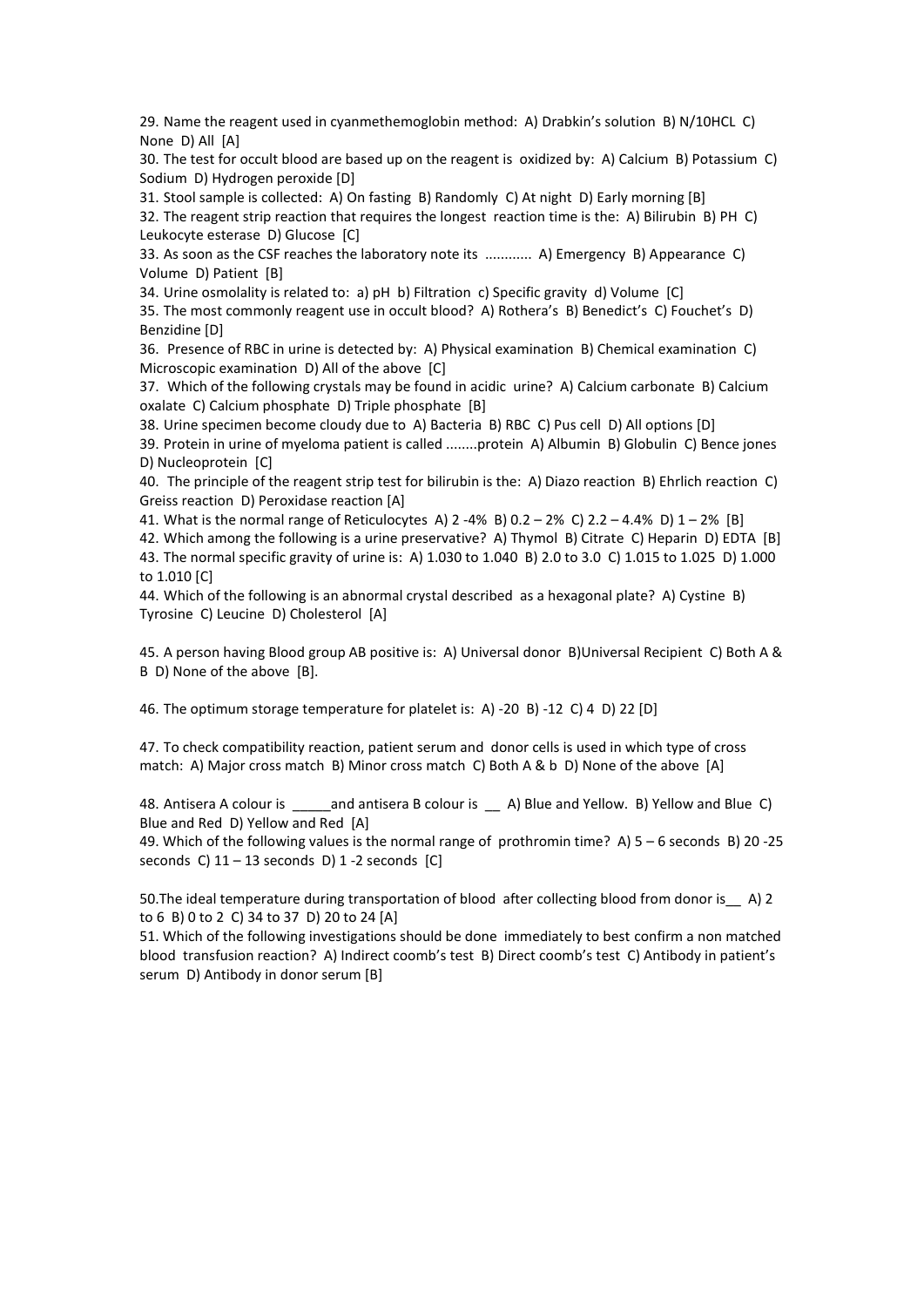52.How often blood can be donated? A) After 24 hour B) After 3 hour C) After3 month D) After 6 month [C]

53. Which anticoagulants is used to store blood in a blood bank? A) Heparin B) Oxalates C) Citrates D) Disodium [C]

54. Which antibodies are found in the plasma of a person with type A blood? A) Anti-B, but not anti – A B) Neither Anti-A nor Anti –B C) Both Anti –A and Anti-B D) Anti – A, but not Anti-B [A]

55. . The bore size of needle commonly used in blood donation is \_\_\_\_ gauge. A) 21 B) 22 C) 16 D) 20 [C]

56. Under which circumstances will an antigen – antibody reaction occur? A) A person with type AB blood is given type O blood B) A person with type AB blood is given type B blood C) A person with type O blood is given type A blood D) A person with type A blood is given type O blood [C] 57. Volume of ACD solution used to collect 100ml of blood is. A) 16 ml B) 30ml C) 28ml D) 5ml [A] 58. O Negative is universal? A) Donor B) Recipient C) Donor as well as recipient D) All of the above [A]

59. Agglutination with both Anti-A and Anti-B typing indicates the blood group is: A) AB B) A C) B D) O [A]

60. What is anticoagulant? A) Liquid which stop bleeding B) Chemical which prevent bleeding C) Salt that allow blood to clot D) None of the above[D]

61. Temperature used for storing blood in a blood bank refrigerator is. A) 4-6 °C B) 8-10 °C C) 10-12 °C D) 0-1°C [A]

62. Platelet rich plasma is prepared in how much hour after collection? A) 24 hrs B) 8 hrs C) 6 hrs D) Any time but should be refrigerate [C]

63. Fresh frozen plasma can be utilize till: A) 35 days B) 6 hrs C) 12 hrs D) 1 year [D]

64. Which of the following test is preferred by the blood bank to prevent disease transmission? A) ABO typing B) HB C) HBsAg D) HCT [C]

65. Why is fluoride added for blood glucose estimation? A) It stimulates glycolysis B) It stimulates clotting C) It inhibits glycolysis D) It prevents clotting [C]

66. The normal range of total bilirubin level in the serum is: A) 2 to 4 mg/dl B) 40 to 50 mg/dl C) 0.2 to 1.0 mg/dl D) 10 to 20 mg/dl [C]

67. Ketone bodies sin urine are identified by: A) Heat coagulation test B) Benzidine test C) Rothera'a test D) Fouchet's test [C]

68. Plasma glucose values in clinical laboratory are commonly reported using which of the following units? A) IU/L B) mg/dl C)  $g/I$  D)  $ig/L$  [B]

69. For estimating urea and bicarbonate, the preferred specimen of choice is: A) White blood corpuscles (WBC) B) Whole blood C) Plasma D) Red blood corpuscles (RBC) [C]

70. A solution that can resist a change in pH when an acid or alkali is added is called: A) Standard B) Blank C) Buffer D) Base [C]

71. HbA1c analysis reveals the mean glucose level over the previous: A) 12 months B) 10 to 12 weeks C) 6 months D) 8 months [B]

72. Which of the following is not a test of LFT A) Serum Bilirubin B) SGPT C) Albumin D) Urea [D] 73. Which of the following substances is not present in normal urine? A) Creatinine B) Bicarbonate C) Glucose D) Urea [C]

74. Cob-web appearance of CSF is seen in A) Syphilis B) Tubercular meningitis C) Malaria D) Hepatitis [B].

75. In which of the following conditions the patient serum or plasma appears in milky or cloudy? A) Jaundice B) Anemia C) Lipemia D) Proteinemia [C]

76. External Quality Assessment is needed for: A) Monitoring the performance of a single laboratory B) Daily monitoring of accuracy C) Daily monitoring of precision D) Comparing the performance of different laboratories [D]